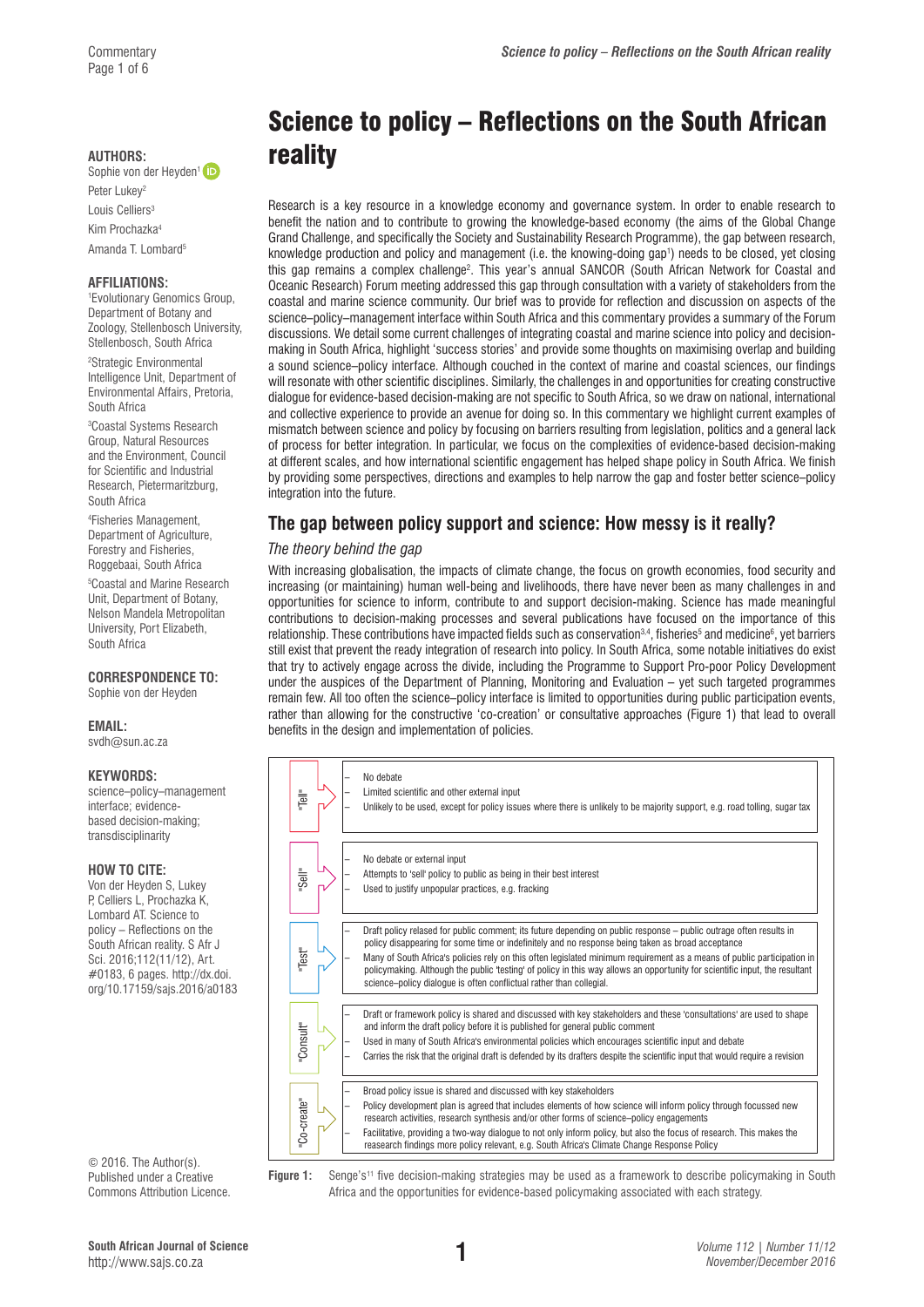**Box 1:** Common barriers to successful integration of science into evidence-based decision-making and policy

- 1. A disjunct in timing a research project from grant application to completion can take several years, whereas policymakers work on much shorter time scales.
- 2. A lack of training for scientists in navigating the decision-making processes that lead to formulation of policy, as well as in transdisciplinary research.
- 3. A lack of mutual understanding of the scientific process and the policy cycle, which includes the time scale and characteristics of achieving a successful outcome. Success in science is predominantly measured by academic impact whereas managers aim to achieve positive societal impact. Academic impact, generally speaking, often falls short of providing a timely and appropriate contribution to societal change. Conversely, enduring societal impact is not generally possible without timely access to appropriate knowledge.
- 4. A lack of understanding of the limitations of scientific findings and equally important the lack of understanding of the multidimensional decision-making required for real-world problems faced by managers and politicians.
- 5. Presented scientific data being ignored because policymakers have not been convinced of its policy importance, significance, relevance or implications.
- 6. A lack of opportunities that allow researchers and managers space to engage constructively around the gaps in knowledge production, focusing on policyrelevant data, and to build relationships based on mutual trust and understanding. This includes lack of consultation between policymakers and scientists when policies are being formulated, and can result in scientists being unwilling to engage in science to enable or inform what they consider to be poorly formulated policies.
- 7. Mismatch in the language and processes used by scientists and policymakers. There is a distinct issue that arises from the difference between the language of probability and significance (as used by scientists), and the language of risk, resource availability and perception, used by managers and politicians.
- 8. Scientists are often unable or unwilling to provide the certainty and absoluteness required and often demanded by managers and policymakers. On the flip side, there is often a lack of clear policy objectives that would enable policy-relevant science to be undertaken.
- 9. Lack of data accessibility and capacity to find and evaluate the relevant data and its originators.
- 10. Poor feedback of scientific impact on policy, which prevents researchers from gauging the actual impact of their work.
- 11. Lack of accountability (perceived or otherwise) of government and policymakers.

Box 1 provides an overview of some of the common challenges. These challenges are not mutually exclusive, but rather act as multiple, additive obstacles. Surprisingly, however, little research has gone into understanding the contribution that each of these factors makes to science–policy overlap. The question 'What is it that can be done to increase impacts that are transparent, easily applied and consistent?' therefore resonates with both the research community and policy developers. Clearly, evidence-based decision-making will not only benefit policy processes, but also contribute to more effective implementation as it provides a mechanism for ownership and commitment from stakeholders. Put differently, how can the scientific process and the policy cycle be better integrated to create conditions for decision-making based on appropriate and quality scientific evidence, and the needs and desires of communities? Below we focus on four examples.

#### *Example 1: 'Too much, too soon'*

The *Integrated Coastal Management (ICM) Act* provides one good example of the science–policy disconnect within the context of the science and policy gap. South Africa is among only a handful of countries globally, particularly in Africa, that has a formalised and institutionalised ICM,<sup>7</sup> which includes legal instruments, policy documents as well as guidelines and strategies and the use of state of the coast reporting, among others. The ICM is also strongly and formally institutionalised within the governance system in South Africa. The ICM Act compels the creation of 'coastal committees' at national and provincial levels, as well as a host of other technical and political fora forming part of the coastal management landscape down to local government level. Theoretically, the substantial effort to establish a system of integrated coastal management provides ready and usable science to the policy pathway. It provides feedback mechanisms between spheres of government and also between civil society sectors. However, underlying the 2008 ICM Act is the enormous complexity of its implementation, which has reduced the impact and reach of the strong legislation. Moreover, determining its effectiveness is hampered by the availability of data; the first 5-year policy cycle remains to be evaluated before improving and expanding the initial processes.

#### *Example 2: Individual decisions versus a formal process*

Other issues at the messy science–policy interface pertain to the legislative pathways leading to evidence-based decision-making which, in some countries, is regulated by national legal instruments. An extreme example is the *Magnusson-Stevens Fishery Conservation*  and Management Act of the United States of America<sup>8</sup>, which is highly prescriptive. In contrast, South Africa's *Marine Living Resources Act*<sup>9</sup> is virtually silent on the requirement for integrating research. Nevertheless, the overarching United Nations Convention on Law of the Sea<sup>10</sup>, together with various voluntary instruments of the Food and Agriculture Organization, empower the relationship between science and decisionmaking in fisheries, even in the absence of strong national legislation. Thus, a close connection between science, policy and management has been a long-standing feature of South African fisheries management. The primary weakness of this arrangement is, however, that it can be heavily influenced by the preferences of individual decision-makers and the extent to which scientific information is counter-weighed by less rigorous information relating to social well-being, food security and local economic drivers. Thus the relationship between science, policy and management in legislation, while enabling, may not necessarily impact the decision-making processes effectively.

#### *Example 3: Exclusion of science during policy formulation*

Scientists are often not privy to the formulation of policy although ultimately, they are significantly affected by the legislation. For example, the current drafting of the new Marine Spatial Planning Bill did not include input from scientists not affiliated with government in its formulation, although South Africa has a strong background in marine spatial planning with extensive data from multiple disciplines that could richly inform policy; in fact, South Africa is at the forefront of marine spatial planning globally. However, the only opportunity for scientists to comment was during the public participation period which did not allow for the science, knowledge and process to be reviewed and integrated into the bill. This situation falls under Senge's<sup>11</sup> 'test' scenario (Figure 1), in which important stakeholders can only participate after the drafting of the initial legislation. Ironically, once enacted, scientists will be expected to perform policy-relevant science that they had no meaningful input in developing.

#### *Example 4: Political decisions trump 50 years of science*

Fisheries around the world provide some of the best-known and clear examples of the 'trumping' of scientific advice by political opinion or expedience. Throughout the history of South Africa's fisheries, such overriding of scientific advice has been a significant contributing factor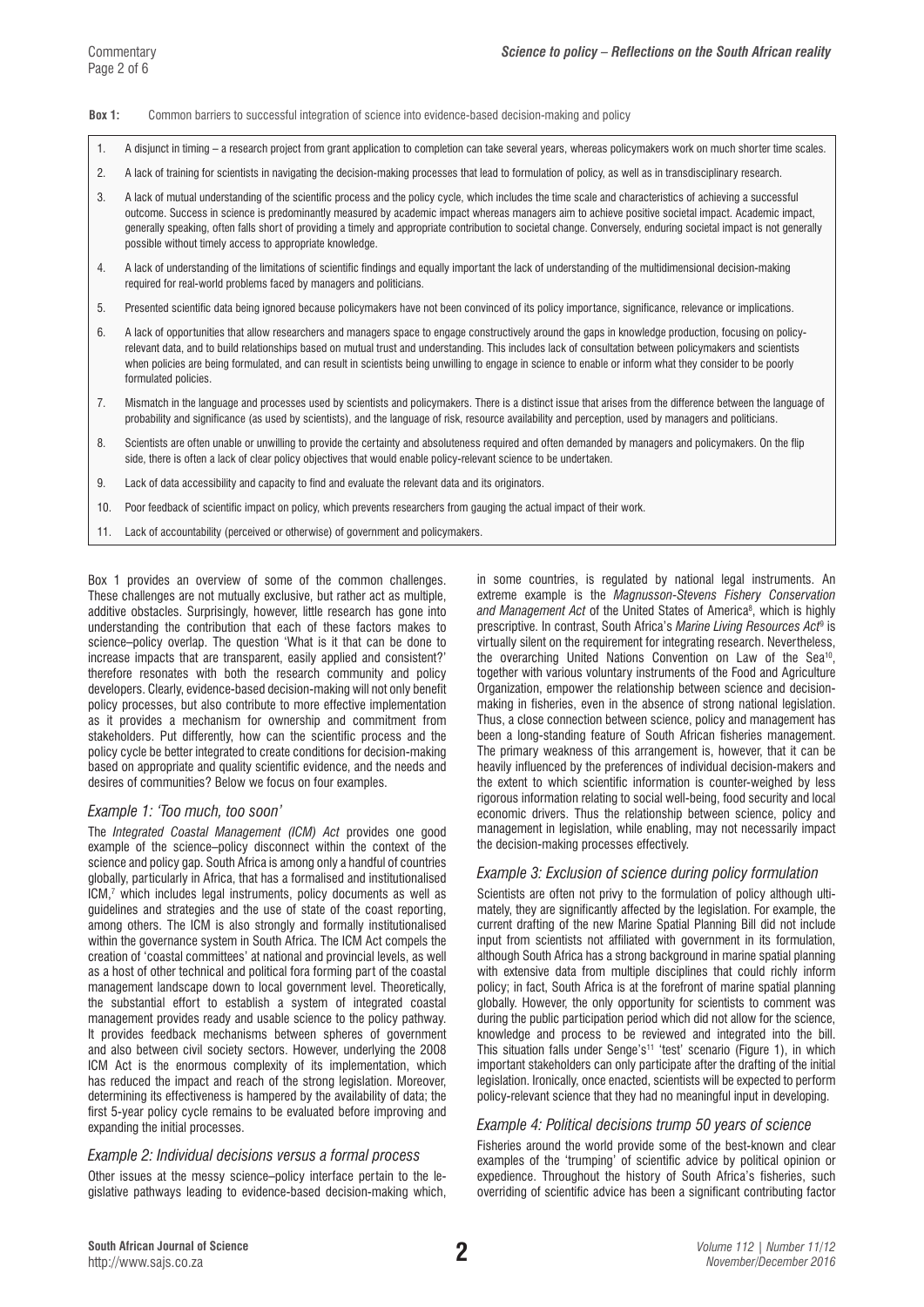leading to the current poor state of many of our nearshore fisheries resources. A pertinent example is Tsitsikamma, South Africa's oldest Marine Protected Area, declared in 1964. Since its declaration there have been several attempts (frequently in periods leading up to elections), to gain access for local communities to fish within the Marine Protected Area. Many years of research have provided solid evidence on the positive impacts of this closed area in protecting certain linefish species not only within the confines of the Marine Protected Area itself, but also over a far wider geographic area where far-reaching positive spillover effects from the closed area contribute to the recovery of depleted fish stocks across their entire range. Research has further demonstrated that associated benefits to coastal communities more broadly (i.e. spanning several hundreds of kilometres on either side of the closed area) outweigh the benefits that could accrue from small and highly localised communities catching fish within the closed area. Despite the availability of such strong scientific evidence to the contrary, access to fish in key areas of the Marine Protected Area was recently granted in response to political pressure from a small group of local residents. Eventually the matter reached the courts, at which time the scientific evidence, and the administrative process used by government to grant the access, was fully considered, and the decision was reversed. This is a clear example of how political influence can be used to override 50 years of scientific evidence.

# **Converting scientific findings into policy: Differences in scale**

Approaches for integrating research into practice and policy differ at local, regional, national and global levels, requiring different workflows and interactions, which adds an additional level of complexity to implementation. In general, at national scales, policies tend to focus on principle-based guidance, providing frameworks for decision-making and broad measures for successful implementation. In a developing nation, the burden is, however, on the state to provide scientific support for decision-making within provinces and local government. Therefore the science to policy pathway differs for the three spheres of government in South Africa and depends on the policy in question. For example, there is virtually no distribution of responsibility outside the national sphere of government when dealing with 'ocean matters'. Fisheries, oil and gas, offshore mining and shipping industries (i.e. big industries with highvalue resources) all have a distinctly top-down management design. This allows for a shorter (but potentially heavily politicised) science to policy pathway, with direct relationships between national stakeholders and regulators, as well as the science that supports decision-making at that scale. In these instances, research has a clear and direct pathway to policy. Science supporting these large industries often deals with large, complex and dynamic ecological systems, and science products related to some aspects may be incomplete and rely on expert opinion. So, while the science to policy pathway may be short, the potential impact of decision-making based on partial or incomplete science exists. Conversely, this also provides greater opportunity for the introduction of unfounded opinion and poor science as evidence, as well as opportunities for discrediting good science although it is highly relevant.

In contrast, at finer scales (such as the local government level), science that can contribute to more informed decision-making requires a much longer value-chain, resulting in very specific solutions for equally specific problems. This places greater burden on scientists to understand the flow of evidence-based information through a highly complex stakeholder universe, e.g. municipalities or provincial government. The relationships between stakeholders are complex, often competing and, in many cases, result in the creation of 'wicked problems' that never satisfy all parties. Therefore, while it is possible to design processes that broadly address common issues, the local context (environmental, institutional, etc.) makes it extremely challenging to find a one-size-fitsall solution. For example, climate change adaptation, local resource management and local economic development all require very specific, place-based conditions for local implementation which may not be met with a single solution.

# **Taking success in informing international policy back to South Africa**

South Africa has played important roles at the international level in promulgating global legislation. For example, South Africa's involvement in the Intergovernmental Panel on Climate Change (IPCC) highlights how well South Africans actively engage in a dedicated science–policy dialogue when an efficient and effective platform for this kind of dialogue exists. This international engagement can also have knock-on effects nationally. For example, the Minister of Finance's 2008 budget speech to Parliament provides evidence of how this international engagement impacted on local policy when the Minister noted that '…the United Nations International Panel on Climate Change, in which a South African team led by the Department of Environmental Affairs and Tourism played an active role, has added impetus to the need for policy change'12. This high level of engagement has continued with a South African scientist co-chairing IPCC's Working Group II for the compilation of its 6th Assessment Report and provides continuing support for the possibilities of engagement at the national level.

A further example of the inclusion of science in policy and management decisions in South Africa is highlighted by the interactions of fisheries scientists and managers. Fisheries management globally has a longstanding tradition of directly linking science to decision-making and this same close relationship has, for over 100 years, been a feature of South African fisheries management. The existence of this close relationship is confirmed by feedback from international fisheries science experts who participate in the annual international peer review of aspects of South African fisheries science. They frequently indicate that South Africa is on par with respect to international best practice. Similarly, the rigorous audits of the science, policy, management and enforcement landscape that are regular features of fisheries eco-labelling or certification schemes, to which some South African fisheries belong, further confirm the existence of this close relationship.

South Africa has also played a leading international role in integrating science-based biodiversity planning into policy<sup>13</sup>, and attracting significant international funding into programmes such as the Cape Action Plan for People and the Environment (CAPE)<sup>14</sup>. CAPE has subsequently underpinned many national and regional biodiversity plans and forms of legislation, and has defined a methodological framework of best practice within a well-networked community of practice (which includes scientists, managers and policymakers who meet annually at the National Biodiversity Planning Forum). Many publications<sup>15,16</sup> have been produced from this work and highlight the important role of stakeholder engagement and user-useful products. This initiative, along with examples from climate change and fisheries management, illustrate how international workflows have positively impacted national agendas, highlighting the continued need for the inclusion of South African researchers in highlevel programmes, in roles that will ultimately support local endeavours at all scales.

# **Better integration of science into policy: Some perspectives**

Research shows that policy- and decision-makers are cognisant of the importance of science and knowledge production. Indeed, in the South African context, although Cronin and Sadan<sup>17</sup> found a relatively poor use of scientific evidence by senior government officials, they also found that these officials desired the use of more scientific evidence in decision-making. Recognising and negating the obstacles (Box 1; Figure 1) is a good start to more integrated decision-making, but this will differ within the context of the management questions asked, as well as the sphere of government in which the integration of data is required. However, the opportunities for evidence-based decision-making can only be fully realised by consultative or co-created approaches, with active engagement at all levels of the policy process by a wide variety of stakeholders. Here we identify some factors that can help smooth the transition between research, policy and management and the successful implementation of evidence-based policymaking.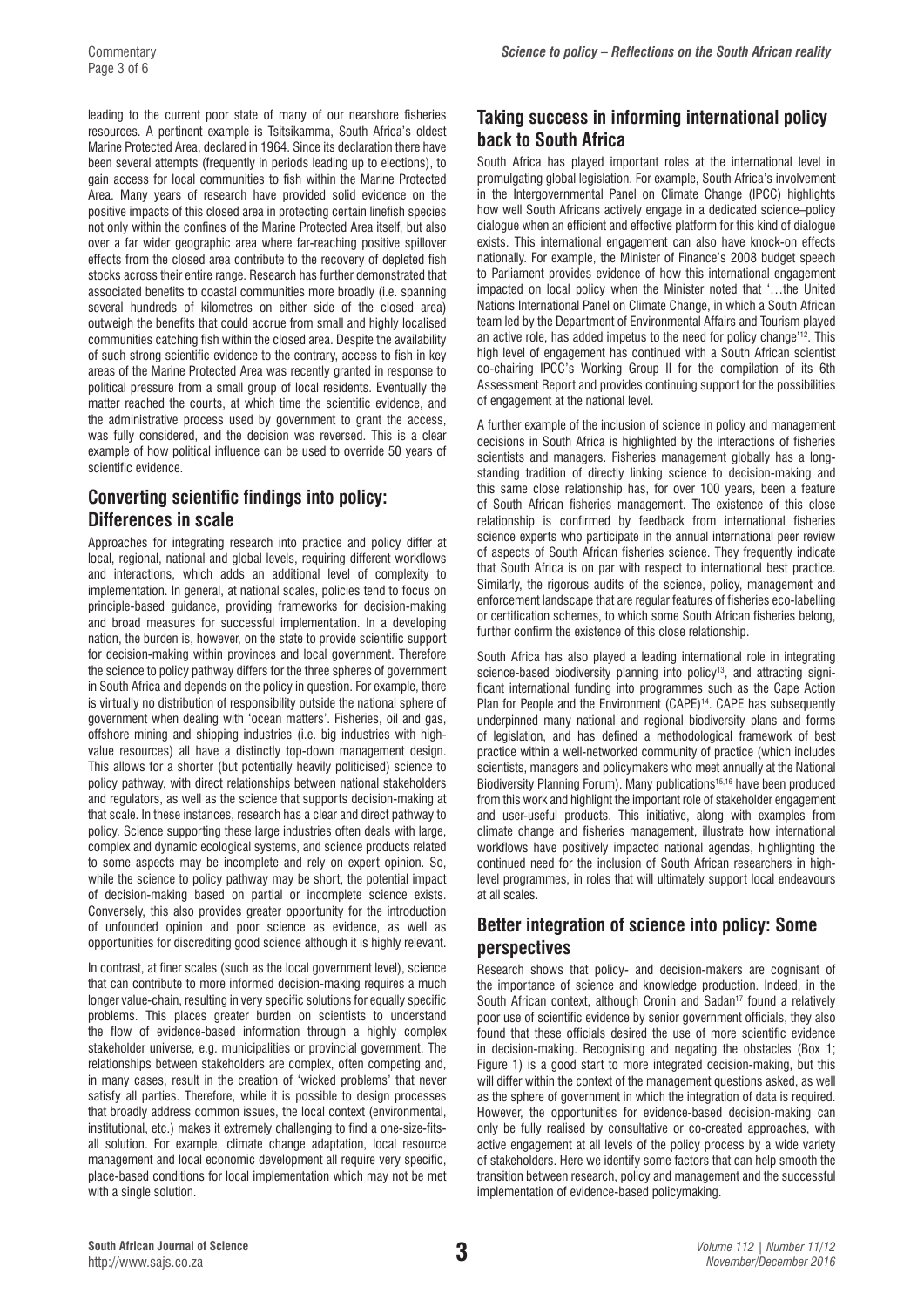#### **Box 2:** The National Climate Change Response Policy: A case study of doing it differently using co-production

Broadly, 'co-production' is an approach that increases knowledge exchange among scientists and decision-makers. In this approach, managers actively participate in scientific research programmes from the onset, collaborating with researchers throughout every aspect of the study including design, implementation and analysis (Figure 2). This approach fosters a stronger understanding of the research and also increases the ownership and its subsequent communication.19 Although the development of South Africa's National Climate Change Response Policy may be regarded as a product of co-production, the approach differed from that described by Cvitanovic et al.19 in that it was the scientists who were actively engaged in the policy development process from the onset, collaborating with policymakers throughout the policymaking process, rather than vice versa.

The initiation of a dedicated climate change response policy development process took place at the National Climate Change Conference held in 2005. At this conference, 'over 600 representatives from government, business, the scientific and academic communities, and civil society considered the science relating to climate change and key responses to the potential social and economic impacts associated with the compelling scientific evidence of climate change'23. The conference consisted of two parallel and overlapping sessions, with a dedicated Climate Change and Science Conference hosting African and international scientists that primarily focused on climate change science. Overlapping with this session, was the National Consultative Conference on Climate Change within the context of testing and informing South Africa's policies, strategies and action plans; directing South Africa's international negotiations on climate change; charting the way forward on future commitments; generating inputs for the Second National Communication on Climate Change; revising policies to take into account new scientific developments; and more closely coordinating South Africa's environmental approach with the national energy strategy.<sup>24</sup> Every day the Consultative Conference started with a briefing from the Science Conference based on their previous day's proceedings and this briefing informed and directed the policy discussions of the day.

This strong science–policy dialogue was maintained by having the same official being responsible for the management of the policy development process and as the 'client' for the compilation of South Africa's Second National Communication to the United Nations Framework Convention on Climate Change – what Cvitanovic et al.19 refer to as the 'embedding' approach to increasing knowledge exchange among scientists and decision-makers.

Furthermore, throughout the policy development process, any issue that was seen as requiring further research to better inform the evolving policy was flagged and, following a second national policy conference in 2009 and the public commenting period on the climate change response Green Paper, specific research was commissioned to inform the final White Paper. That the policy and Second National Communication were approved for publication at the same Cabinet meeting in October 2011 is evidence of how these science and policy processes were closely linked and 'co-produced'.

These factors include better coordination and cooperation between the different levels of government, the use of legislated opportunities to appeal poorly informed decisions, using a 'co-creation' approach to policy development (see Box 2 for an example from the national climate change agenda), and, importantly, provision of opportunities for project planning and research formulation that include multiple stakeholders to jointly identify and plan science (Figure 1).

One other notable achievement in South Africa is the National Biodiversity Assessment (NBA)<sup>18</sup>, led by the South African National Biodiversity Institute. The NBA comprises a series of technical reports that review, synthesise and make accessible, data on biodiversity and ecosystems, anthropogenic pressures on these, as well as the status of knowledge on natural systems. The success of the NBA to a large part is a result of its participatory approach, with the leaders of each NBA component actively engaging with networks of researchers and scientists who provide data and analysis. The NBA has made significant impacts at various levels (Figure 2), notably feeding into evidence-based decision-making through ventures such as the National Biodiversity Strategy and Action Plan. Although these impacts are not direct, they do provide a process of strengthening the uptake of science not only to the highest level of government in South Africa, but beyond into international projects such as the Convention on Biological Diversity.

### *Solutions of scale, legislation and easily transferred knowledge*

Scalable solutions, that cross different spheres of management, are important in narrowing the science–policy gap, particularly in the multiscale coastal and marine domain. For example, the current separation of coastal (terrestrial) and marine planning domains should be reconsidered to include more diverse stakeholder communities, and to recognise land–sea ecological linkages. Currently, municipalities are not included in large offshore industry decision-making, although production and/or benefits flow over municipal domains (as is the case for fisheries, oil and gas, etc.) all with infrastructure, labour and local economic development implications.

Improving the existing legislation can help bridge the gap between science, policy and management goals, particularly in areas in which such scientific information and advice is routinely and predictably available, and where its use is considered international best practice.

This improvement will foster links between stakeholders and procedures, thus facilitating the direct flow of information to policy development, rather than these links occuring on an ad-hoc basis.

Further, successful links between science and decision-making are to a large extent enabled by structures and procedures which are in place to ensure a direct flow of scientific information into policy development and management. Examples of these structures are the scientific working groups of the fisheries management agency (currently the Branch Fisheries Management of the Department of Agriculture, Forestry and Fisheries), which generate targeted, management-relevant advice, with well-established procedures for transfer of the scientific information and advice to decision-makers. The role of these groups in facilitating the transfer of scientific advice and information cannot be overemphasised.

Finally, whether taking a path of 'embedding', 'co-production' or through knowledge brokering in an enabling environment<sup>19</sup>, the inclusion of multiple stakeholders from the outset will go some way in uniting disparate entities that have common goals. It is clear that differences exist in the extent to which science is translated in decision-making across different 'disciplines' in South Africa. We need a range of options that can be tailored to assist in bridging the gap between science, policy and management and ultimately to facilitate evidence-based decision-making.

#### *A knowledge base built on transdisciplinary research*

One of the approaches for reducing the length of the science to policy pathway is the evolving definition of what is known as transdisciplinary research – the highest form of integrated research.20-22 Transdisciplinarity involves not only the natural, social and health sciences in a humanities context, but also incorporates participants from outside of scientific fields (e.g. land managers, user groups and the general public) and it is this level of integration, combined with participatory approaches, that transcends traditional disciplinary boundaries. Unlike multidisciplinary research that shares knowledge across disciplines in thematically based investigations with multiple goals (but does not generate new integrative knowledge), trans- or interdisciplinary research synthesises and harmonises links between disciplines in a coordinated and coherent whole that focuses on 'real-world' system problems. The difference between multi- and transdisciplinarity is the level of integration and cooperation with the added imperative of bridging disciplinary viewpoints.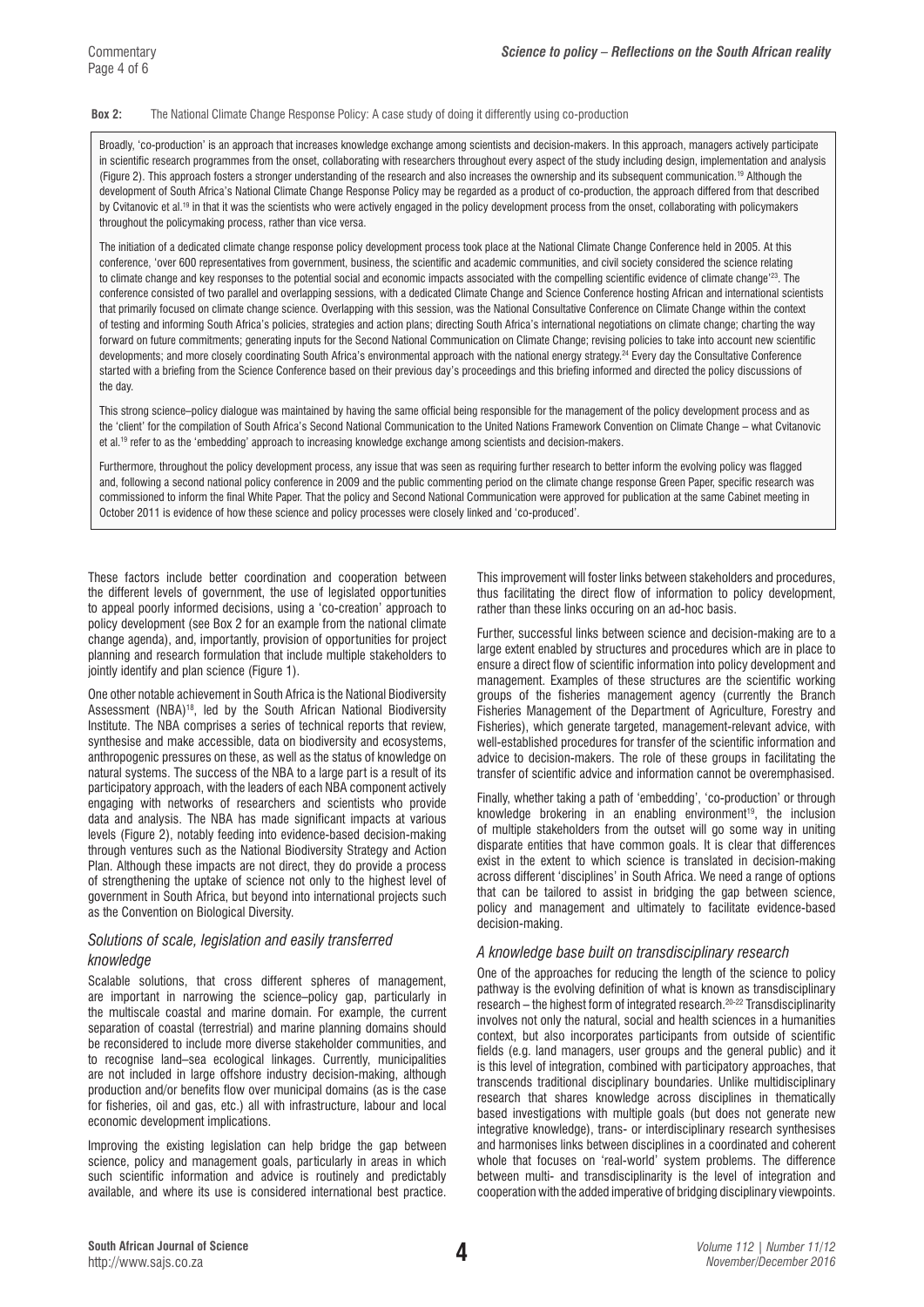

*CBD, Convention on Biodiversity; NBSAP, National Biodiversity Strategy and Action Plans; NBF, National Biodiversity Framework*

Figure 2: The National Biodiversity Assessment is a multistakeholder report<sup>18</sup> and assesses the state of South Africa's biodiversity, across terrestrial and aquatic environments, emphasising spatial (mapped) information for both ecosystems and species. It has direct and indirect impacts, with the latter feeding into both national and international policy through various other strategic and reporting mechanisms.

This is important for several reasons, particularly because science and the knowledge industry is increasingly being challenged by funders and stakeholders to demonstrate impact beyond academic excellence, with the concept of societal impact firmly embedded in the language of funders, stakeholders and civil society. Transdisciplinary processes will help improve understanding between those generating the scientific information and advice, and those using it. On the one hand, decision-makers require an understanding of the scientific information and how it has been generated. On the other hand, scientists require an understanding of the type of scientific information that is useful to decision-makers, of the time frames on which scientific information and advice is required, and of the nature of inputs (other than the scientific inputs) that may also inform the decisionmaking process. If the end-user forms part of the project team (and both receives science products and makes substantive conceptual input), the science to policy pathway is shortened. For example, resource groups in which scientists and managers work well together tend to be subject to the least arbitrary decision-making, resulting in the best-managed, most optimally exploited fisheries, and thereby have the most impact.

As a community, SANCOR is cognisant of the potential of transdisciplinary research, but the cost and complexity of such projects and programmes will require new methods and attitudes before transdisciplinarity will become a mainstream research approach. Importantly, in whichever disciplines South African researchers engage, there needs to be more intentional planning of pathways from science activities to outputs, outcomes and impacts.

# **Acknowledgements**

We thank Jonathan Diedericks (National Research Foundation, South Africa), Bruce Mann (Oceanographic Reseach Institute) and Andrew Skowno (South African National Biodiversity Institute) for background information and valuable insights and Terry Robinson and Guy Midgley for commenting on drafts of earlier versions of this manuscript. We also thank the participants of the SANCOR Forum in Port Elizabeth for contributing valuable discussions.

# **References**

- 1. Pfeffer J, Sutton RI. Knowing "what" to do is not enough: Turning knowledge into action. Calif Manage Rev. 1999;42:83–107. [http://dx.doi.](http://dx.doi.org/10.2307/41166020) [org/10.2307/41166020](http://dx.doi.org/10.2307/41166020)
- 2. Knight AT, Cowling RM, Rouget M, Balmford A, Lombard AT, Campbell BM. Knowing but not doing: Selecting priority conservation areas and the research–implementation gap. Conserv Biol. 2008;22:610–617. [http://](http://dx.doi.org/10.1111/j.1523-1739.2008.00914.x ) [dx.doi.org/10.1111/j.1523-1739.2008.00914.x](http://dx.doi.org/10.1111/j.1523-1739.2008.00914.x )
- 3. Sutherland WJ, Pullin AS, Dolman PM, Knight TM. The need for evidencebased conservation. Trends Ecol Evol. 2004;19:305–308. [http://dx.doi.](http://dx.doi.org/10.1016/j.tree.2004.03.018) [org/10.1016/j.tree.2004.03.018](http://dx.doi.org/10.1016/j.tree.2004.03.018)
- 4. Pullin AS, Knight TM, Stone DA, Charman K. Do conservation managers use scientific evidence to support their decision-making? Biol Conserv. 2004;19:245–252. <http://dx.doi.org/10.1016/j.biocon.2003.11.007>
- 5. Food and Agriculture Organization of the United Nations (FAO). FAO code of conduct for responsible fisheries. Rome: FAO; 1995. Available from: [http://](http://www.fao.org/3/a-v9878e.pdf) [www.fao.org/3/a-v9878e.pdf](http://www.fao.org/3/a-v9878e.pdf)
- 6. Sackett DL, Rosenberg WM, Gray JM, Haynes RB, Richardson WS. Evidence based medicine: What it is and what it isn't. BMJ. 1996;312:71–72.
- 7. Celliers L, Rosendo S, Coetzee I, Daniels G. Pathways of integrated coastal management from national policy to local implementation: Enabling climate change adaptation. Mar Policy. 2013;39:72–86. [http://dx.doi.org/10.1016/j.](http://dx.doi.org/10.1016/j.marpol.2012.10.005) [marpol.2012.10.005](http://dx.doi.org/10.1016/j.marpol.2012.10.005)
- 8. Magnuson-Stevens Fishery Conservation and Management Reauthorization Act of 2006. Available from: [http://www.nmfs.noaa.gov/sfa/magact/](http://www.nmfs.noaa.gov/sfa/magact)
- 9. Marine Living Resources Act no 18 of 1998. Available from: [http://www.gov.](http://www.gov.za/sites/www.gov.za/files/a18-98.pdf) [za/sites/www.gov.za/files/a18-98.pdf](http://www.gov.za/sites/www.gov.za/files/a18-98.pdf)
- 10. UN General Assembly. Convention on the Law of the Sea [document on the Internet]. 1982 December 10 [cited 2016 Nov 07]. Available from: [http://](http://www.refworld.org/docid/3dd8fd1b4.html) [www.refworld.org/docid/3dd8fd1b4.html](http://www.refworld.org/docid/3dd8fd1b4.html)